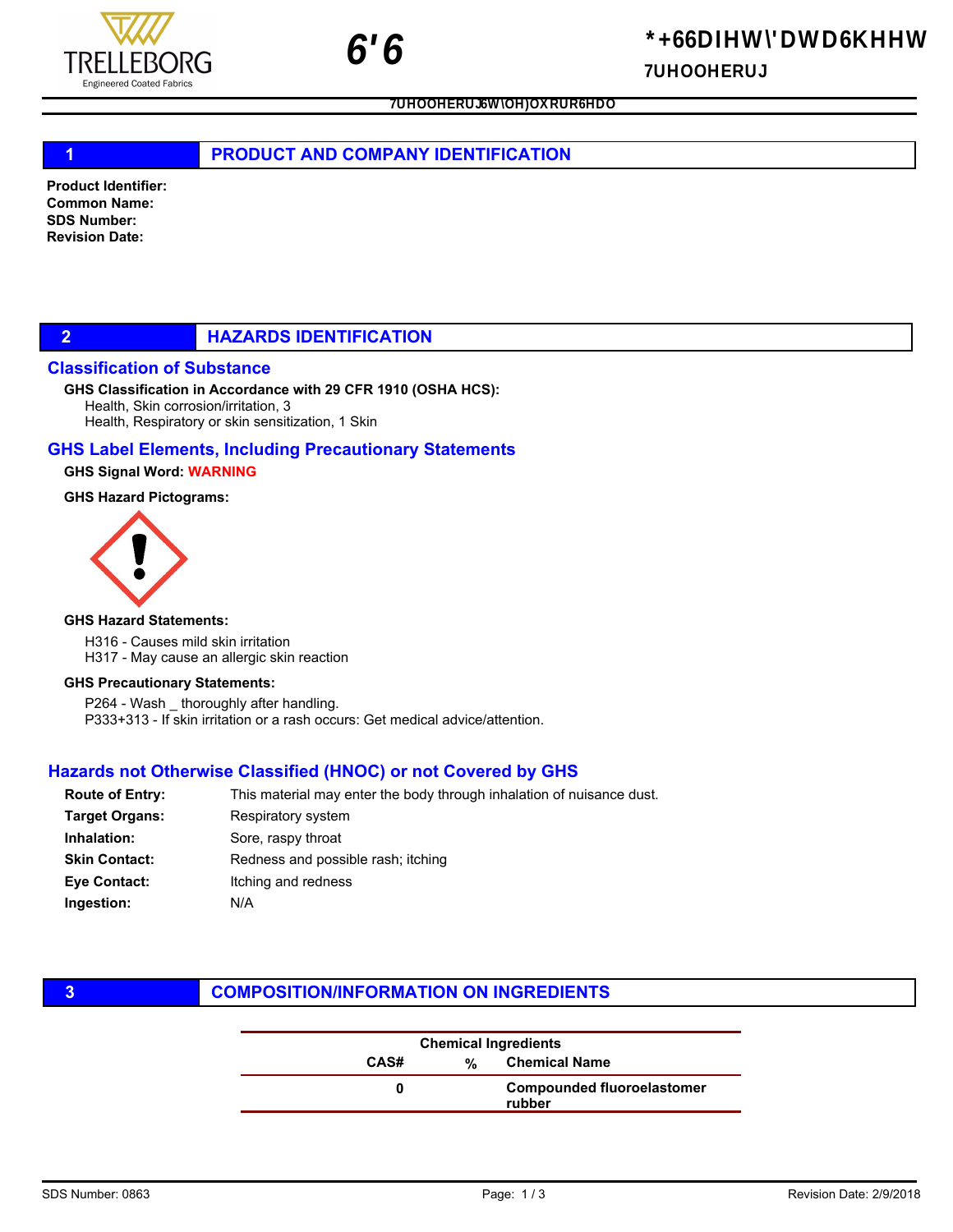# 4 FIRST AID MEASURES

Inhalation: Remove person to fresh air. If condition persists, seek medical attention. Skin Contact: Rinse with copious quantities of cool water. If rash or itching persists, seek medical attention. Eye Contact: Rinse with water. Do not rub eyes. Seek medical attention. Ingestion: Not applicable.

# **5 FIRE FIGHTING MEASURES**

Flash Point (Method Used): >250 C by TOC Flammable Limits

LEL: N/A UEL: N/A

Extinguishing Media: Water, carbon dioxide, or dry chemical

Special Fire Fighting Procedures: Thermal decomposition of fiber coating may produce an irritating mixture of smoke and fumes.

Unusual Fire and Explosion Hazards: None

# **6 ACCIDENTAL RELEASE MEASURES**

Material is a solid in roll form. If accidently released, rewind material back onto roll.

|                                                              | <b>HANDLING AND STORAGE</b>                                                                                                                                                 |
|--------------------------------------------------------------|-----------------------------------------------------------------------------------------------------------------------------------------------------------------------------|
| <b>Handling Precautions:</b><br><b>Storage Requirements:</b> | Use adequate material handling equipment.<br>Store in dry place. Use may be at temperature extremes based on product data, but storage should be<br>at ambient temperature. |

## 8 **EXPOSURE CONTROLS/PERSONAL PROTECTION**

| <b>Engineering Controls:</b>                                                                                   | Local exhaust; dust collection                      |
|----------------------------------------------------------------------------------------------------------------|-----------------------------------------------------|
| <b>Personal Protective</b>                                                                                     | HMIS PP, B   Safety Glasses, Gloves                 |
| Equipment:                                                                                                     | Safety glasses; cotton gloves; long sleeve clothing |
| 1874 - El alban estadunio de la constitución estadunidades de la constitución de la constitución de la constit |                                                     |

Wash thoroughly with soap and water after handling

| 9                                             | <b>PHYSICAL AND CHEMICAL PROPERTIES</b> |                                      |                            |  |
|-----------------------------------------------|-----------------------------------------|--------------------------------------|----------------------------|--|
| Appearance:                                   | Black rubber                            |                                      |                            |  |
| <b>Physical State:</b>                        | Solid                                   | Odor:                                | <b>Typical Rubber Odor</b> |  |
| <b>Specific Gravity or</b><br><b>Density:</b> | 2.4                                     | Solubility:                          | Negligible                 |  |
| <b>Boiling Point:</b>                         | N/A                                     | <b>Freezing or Melting</b><br>Point: | N/A                        |  |
| Vapor Pressure:                               | N/A                                     | <b>Vapor Density:</b>                | N/A                        |  |
| Potentia Hydrogenii:                          | N/A                                     |                                      |                            |  |

10 STABILITY AND REACTIVITY

| <b>Chemical Stability:</b><br><b>Conditions to</b><br><b>Avoldentification:</b> | Material is stable.<br>None known.                                             |
|---------------------------------------------------------------------------------|--------------------------------------------------------------------------------|
| <b>Materials to Avoldentification:</b><br><b>Hazardous Decomposition:</b>       | Strong oxidizing agents.<br>Carbon monoxide; carbon dioxide; hydrogen fluoride |
| <b>Hazardous Polymerization:</b>                                                | Will Not Occur.                                                                |